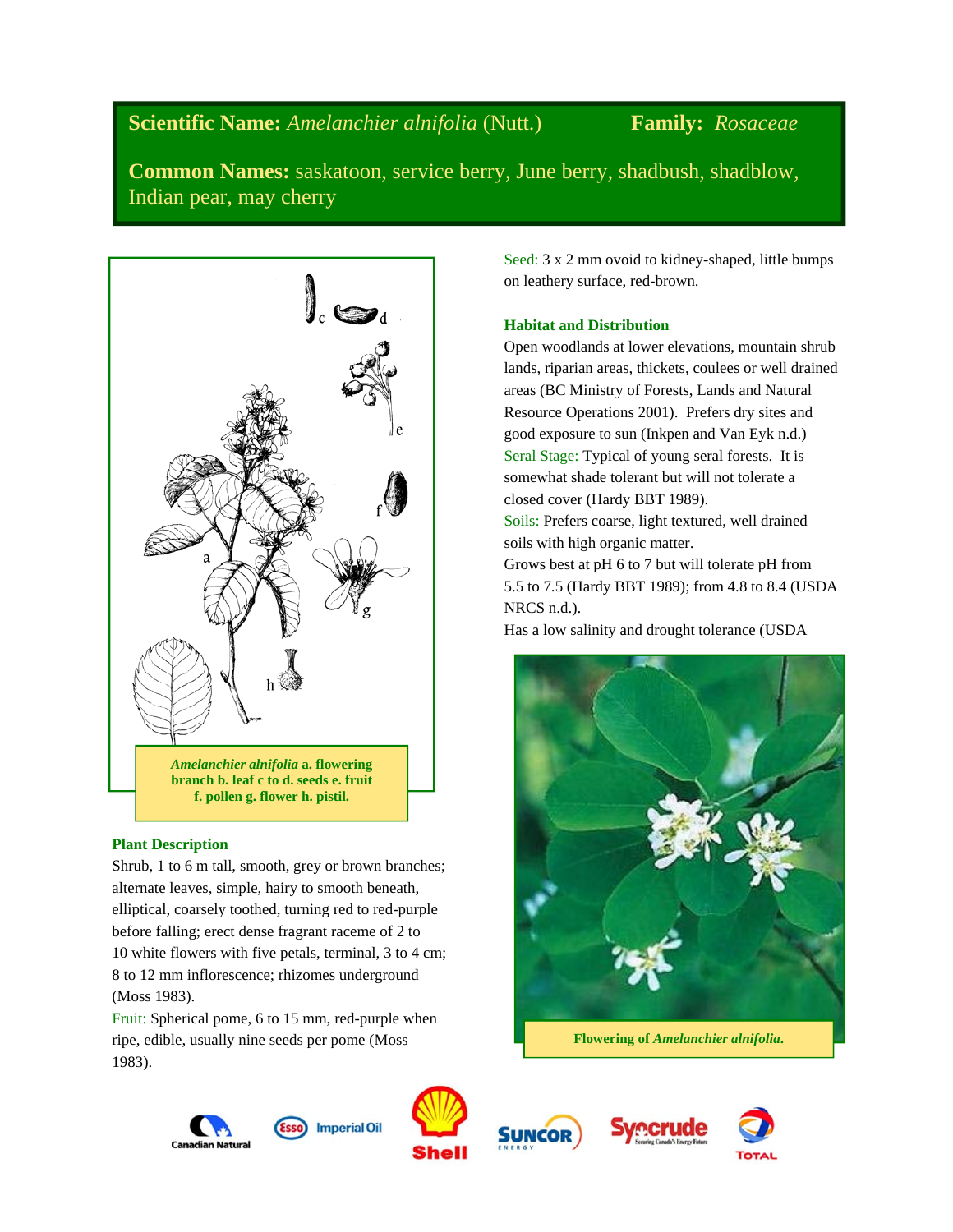NRCS n.d.). Not found in places subject to annual flooding (Hale et al. 2005).

Distribution: Across Alberta; central Alaska, Yukon, District of Mackenzie to James Bay south to California, Arizona, New Mexico, Nebraska, Minnesota (Moss 1983).



*Amelanchier alnifolia* **fruit.** 

# **Phenology**

Persistent flower buds develop in May, blooming from May to early June of the following year. Fruit ripens in July and seeds are mature at that time.

#### **Pollination**

Assisted by bees and other insects. Although self-pollinating, greater production seems to result from insect pollination (Fryer 1997).

### **Seed Dispersal**

Birds and mammals (Fryer 1997).

## **Genetics**

2n=34 (Moss 1983).

# **Seed Processing**

Collection: Easy to strip clusters of berries from branches. Collect as soon as berries are ripe otherwise berries will be lost to wildlife (Bonner and Karrfalt 2008).

Seed Weight: 2.65 g/1,000 seeds.

Fruit/Seed Volume: 1,590 fruit/L average

(14,300 seeds/L fruit).

Fruit/Seed Weight: 3,350 fruit/kg average (30,100 seeds/kg fruit).

Average Seeds/Fruit: 9 seeds/fruit.

Cleaning: Macerate in water, decant and screen then dry.

Harvest Dates: Late July and early August; July 1 to August 15 (Formaniuk 2013).

Storage Behaviour: Orthodox; store seed dried to low moisture content in hermetically-sealed containers at a low temperature, preferably -18ºC or cooler (Fassil and Engels 1997, Royal Botanic Gardens Kew 2008). Storage: Store dry in containers at 5°C (Young and Young 1992). Hermetic air-dry storage at 5°C recommended; 76% germination following; viability maintained for 8 months in hermetic air-dry storage at 5°C (Royal Botanic Gardens Kew 2008).











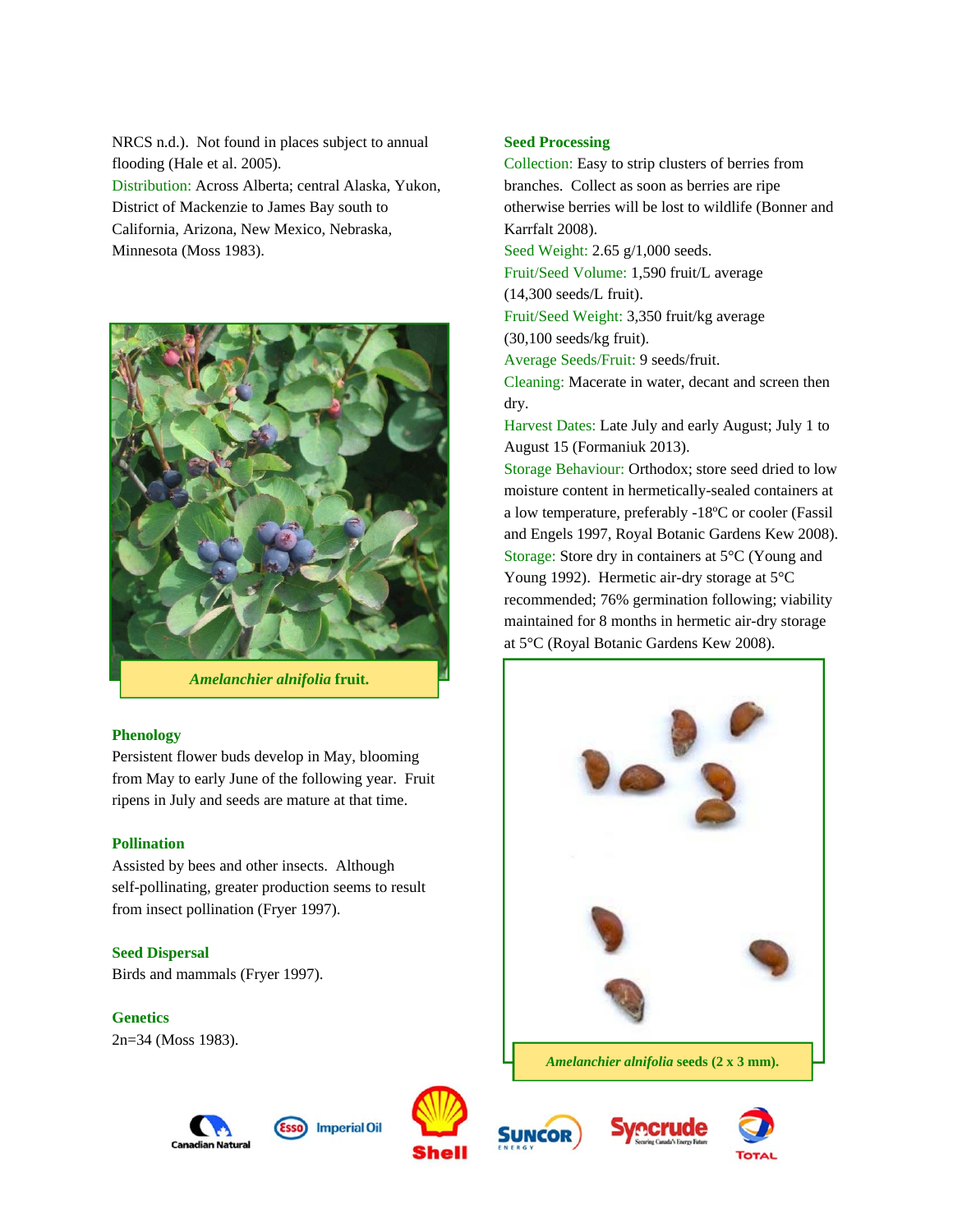Longevity: Seed remains viable for 5 to 7 years if kept at cool temperatures (Luna et al. 2008). 15 years open storage in a warehouse (Royal Botanic Gardens Kew 2008). 84% viability was maintained after 10 years of storage (Fryer 1997).

## **Propagation**

Natural Regeneration: Reproduces by layering, sprout from the root crown, rhizomes and/or seed (Fryer 1997). It reproduces more often by vegetative processes than by seed with good seed crops only occurring every 3 to 5 years (Fryer 1997). Germination: 80% germination within a month after 120 day cold stratification of fresh seed from northeastern Alberta (Acharya et al. 1989). Seeds were germinated at a temperature of 21°C (McLean 1967). Pre-treatment: Cold stratification 90 to 120 days at 3°C (Hudson and Carlson 1999, McLean 1967). 100 days in cold stratification (Wood pers. comm.). Luna et al. (2008) recommended 120 days stratification after seeds are soaked in 3:1 water to 3% hydrogen peroxide and rinsed for 48 hr in water. They also suggest that seeds are washed in water weekly to eliminate all mucilaginous material. There is some evidence that ingestion by bears lengthens the stratification period required to induce germination (Auger et al. 2002). Success is influenced more by genetics as opposed to environmental conditions (Acharya et al. 1989).

Vegetative Propagation: Reproduces by rhizomes within 1.5 m of parent plant forming dense thickets (Inkpen and van Eyk n.d., Klinkenberg 2010). Root cuttings and suckering as well as softwood cuttings may be used to propagate *A. alnifolia*  (Hermesh and Cole 1983). Several inches of new growth when treated with 3,000 ppm IBA (Dirr and Heuser 1987).

Responds well to fire and mechanical disturbances (Fryer 1997).

Micro-propagation: Shoot tip explants (Dirr and Heuser 1987).

Greenhouse Production: Seed directly in 6:1:1 milled sphagnum/perlite/vermiculite/Osmocote controlled

> **Imperial Oil Canadian Natura**



release fertilizer. Maintain greenhouse temperature at 21 to 25°C during the day and 16 to 18°C at night. Irrigate daily. Emergence is usually complete in three weeks (Luna et al. 2008).

Greenhouse Timeline: 16 weeks in the greenhouse till out planting. Can be stored overwinter for spring or September plant (Wood pers. comm.). Grow for 120 days before harvest (Formaniuk 2013).

#### **Aboriginal/Food Uses**

Food: Used as a sweetener and in making pemmican (Kindscher 1987, Marles et al. 2000). Can be dried and used as a substitute for raisins (Droppo 1987, Turner 1997). Dried berries can be added to soups (Northern Bushcraft n.d.).

Blackfoot would crush leaves, mix with blood and then dry and use to make a rich broth in winter (Kindscher 1987) or mix berries, fat and blood as a dessert (Royer and Dickinson 1996). Serviceberries contain more than three times the iron and copper as raisins (Kindscher 1987, Royer and Dickinson 1996, Wilkinson 1990).

Medicinal: Branches were used as an oil additive to treat lung problems, coughs, chest pain, muscle spasms, pinched nerves, diarrhoea (roots/stems), fever, flu and colds (Marles et al. 2000). Before ripening the berries can be used to help with diarrhoea but once ripened they can cause it if taken in excessive amounts (Gray 2011). Cheyenne would use leaves to make a medicinal tea (Kindscher 1987). Other: Fruit is used to make a blue/purple dye (Royer and Dickinson 1996, Wilkinson 1990); wood is used for arrows, bows, lodge frames, canes, basket rims and drying racks (Marles et al. 2000). Roots were ground to make a tobacco substitute (Royer and Dickinson 1996).

#### **Wildlife/Forage Usage**

Wildlife: Important browse for ungulates (Hale et al. 2005). Bears, beaver, and hares also feed on various parts of the plant (Hardy BBT 1989, Fryer 1997). Fruit is eaten by bears, chipmunks, squirrels and birds (CYSIP: Botany n.d.).





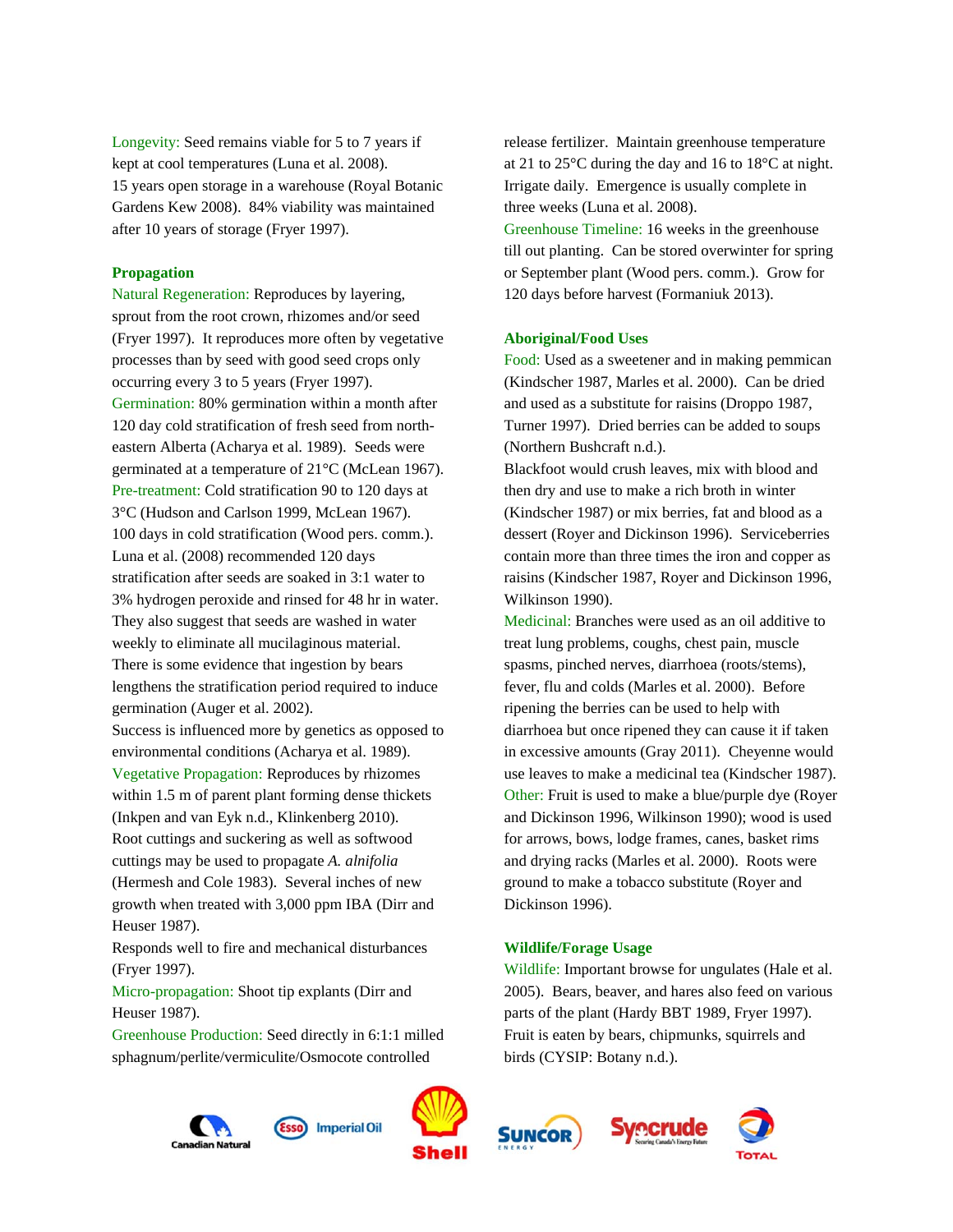Dense foliage provides excellent structure for breeding birds (Hale et al. 2005). Livestock: Palatable to livestock. Most beneficial in spring for cattle, goats and sheep. Nutrient levels remain high throughout the year. Utilized more after mid-summer (Fryer 1997, Hardy BBT 1989). Grazing Response: Decreaser (Hale et al. 2005), resistant to moderate browsing, leading to dense growth when inner foliage is not browsed. Continuous use will cause stands to decline (Fryer 1997, Hardy BBT 1989, Tannas 2003).

# **Reclamation Potential**

In a review of Syncrude and Suncor plot data, Geographic Dynamics Corp. (2006) found that *A. alnifolia* invaded plots infrequently, but where they did become established they increased in abundance over time.

Saskatoon can be used in soil and slope stabilization as it spreads readily, and has a massive root crown, horizontal and vertical rhizomes and an extensive root system (Hale et al. 2005). Drought tolerance increases success without irrigation. Also effective at attracting wildlife, and with time may provide habitat for small mammals and birds (Fryer 1997, Hardy BBT 1989).

*Amelanchier alnifolia* also exhibits a conservative growth strategy that enables it to tolerate acidic conditions (Voeller et al. 1998) as well as found to naturally colonize soils contaminated with hydrocarbons (Robson 2003).

## **Commercial Resources**

Availability: Widely available commercially as seed, seedlings, and small shrubs (ANPC 2010). Seeds have been collected by the Oil Sands Vegetation Cooperative for use in the Athabasca oil sands region.

Cultivars: Numerous horticultural cultivars are known but none are suitable for reclamation purposes.

Harvest Methods: Shaking berries into hoppers or onto tarps below, especially in extensive stands and nurseries.

Uses: Commercially grown for jellies, jams, fruit and syrups.

#### **Notes**

*A. alnifolia* is listed as 82% intact (less occurrences than expected) in the Alberta oil sands region (Alberta Biodiversity Monitoring Institute 2014). *A. alnifolia* has a high fire tolerance, sprouting from the rhizomes and crown after fire (Fryer 1997). So important were Saskatoons to the Interior (BC) Salish peoples that they developed a classification system for different varieties that is more detailed and complex than that of professional taxonomists (Turner 1997).

Pits contain cyanide-like toxins which are destroyed by cooking or drying (Northern Bushcraft n.d.).

#### **Photo Credits**

Photo 1: Colin Stone (Alberta Agriculture), used with permission from "Northern Range Plants", Alberta Agriculture, Food and Rural Development, Home Study Program, Copyright 2000. Photo 2: Wikimedia Commons. Photo 3: Wild Rose Consulting, Inc. Line Diagram: John Maywood, used by permission of Bruce Peel Special Collections, University of Alberta.

### **References**

Acharya, S.N., C.B. Chu and R Hermesh, 1989. Effects of population, environment and their interaction on Saskatoon berry (*Amelanchier alnfolia* Nutt.) seed germination. Canadian Journal of Plant Science 69: 217-284.

Alberta Biodiversity Monitoring Institute, 2014. The status of biodiversity in the oil sands region of Alberta. Alberta Biodiversity Monitoring Institute, Edmonton, Alberta. 47 pp. http://www.abmi.ca/FileDownloadServlet?filename= The%20Status%20of%20Biodiversity%20in%20the %20Oil%20Sands%20Region%20of%20Alberta\_201





**Imperial Oil** 



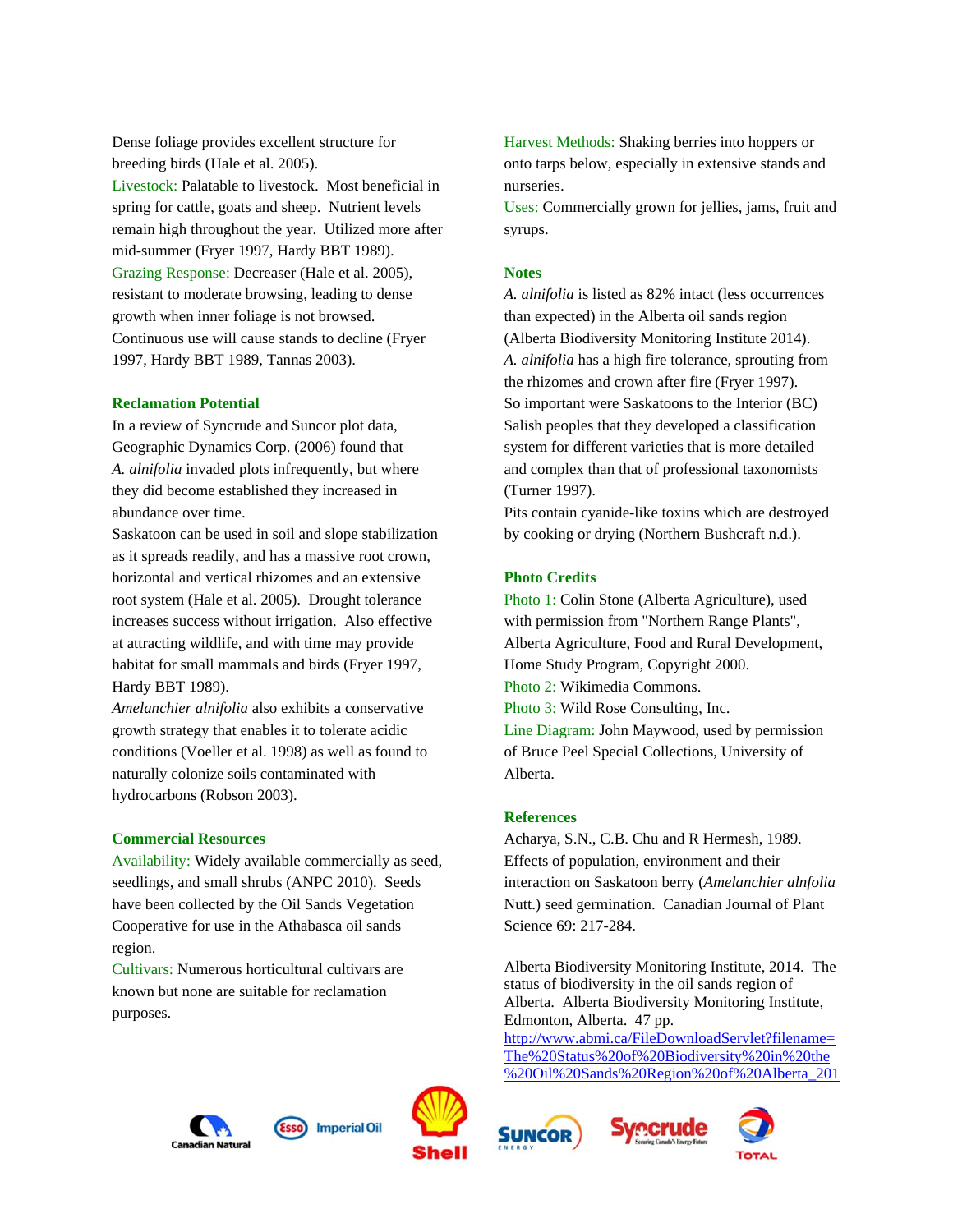4 Supplemental%20Report.docx&dir=REPORTS\_U PLOAD[Last accessed June 16, 2014].

ANPC (Alberta Native Plant Council), 2010. Native Plant Source List. http://www.anpc.ab.ca/assets/ANPC\_2010\_Native\_Pl

ant\_Source\_List.pdf [Last accessed June 14, 2013].

Auger, J., S.E. Meyer and H.L. Black, 2002. Are American black bears (*Ursus americanus*) legitimate seed dispensers for fleshy-fruited shrubs. American Midland Naturalist 147(2): 352-367.

BC Ministry of Forests, Lands and Natural Resource Operations, 2001. Saskatoon (*Amelanchier alnifolia*).

http://www.for.gov.bc.ca/rsi/fnb/saskatoon.pdf [Last accessed July 17, 2013].

Bonner, F.T. and R.P Karrfalt, 2008. The woody plant seed manual. United States Department of Agriculture. Agriculture Handbook 727. pp. 149- 290.

CYSIP: Botany, n.d. *Amelanchier alnifolia*: Saskatoon Berry. IN: Central Yukon Species Inventory Project. http://www.flora.dempstercountry.org/0.Site.Folder/S

pecies.Program/Species.php?species\_id=Amel.alni [Last accessed October 8, 2013].

Dirr, M. and C.W. Heuser, 1987. The reference manual of woody plant propagation. Varsity Press, Portland, Oregon.

Droppo, O., 1987. *Amelanchier alnifolia* Nutt. Saskatoon / Service-berry / June-berry. IN: A Field Guide to Alberta Berries. Calgary Field Naturalists' Society, Calgary, Alberta. pp. 18-19.

Fassil, H. and J. Engels, 1997. Seed conservation research: IPGRI's strategies and activities. BGC News 2(9).

http://www.bgci.org/worldwide/article/349/ [Last accessed July 17, 2013].

Formaniuk, S., 2013. "It's all in the timing". Canadian Reclamation 13(2): 26-31.

Fryer, J.L., 1997. *Amelanchier alnifolia*.

IN: Fischer, W.C. (compiler). The fire effects information system. United States Department of Agriculture, Forest Service, Intermountain Research Station, Intermountain Fire Sciences Laboratory, Missoula, Montana.

http://www.fs.fed.us/database/feis/plants/shrub/ameal n/introductory.html [Last accessed July 17, 2013].

Geographic Dynamics Corp., 2006. Investigation of natural ingress of species into reclaimed areas: A data review. Cumulative Environmental Management Association, Fort McMurray, Alberta. CEMA Contract Number 2005-0008 RWG. 12 pp. plus appendices.

Gray, B., 2011. Saskatoon berry *Amelanchier alnifolia* IN: The Boreal Herbal: Wild Food and Medicine Plants of the North. Aroma Borealis Press, Whitehorse, Yukon. pp. 221-224.

Hale, G., N. Ambrose, A. Bogen, K. Spicer-Rawe, M. Uchikura and E. Saunders, 2005. Saskatoon *Amelanchier alnifolia*. IN: A Field Guide to Common Riparian Plants of Alberta. Cows and Fish Program, Lethbridge, Alberta. p. 22.

Hardy BBT Limited, 1989. Manual of plant species suitability for reclamation in Alberta – 2ndEdition. Alberta Land Conservation and Reclamation Council Report No. RRTAC 89-4. 436 pp. http://hdl.handle.net/10402/era.22605. [Last accessed May 15, 2013].

Hudson, S.D. and M.R. Carlson, 1999. Propagation of interior British Columbia native plants from seed.









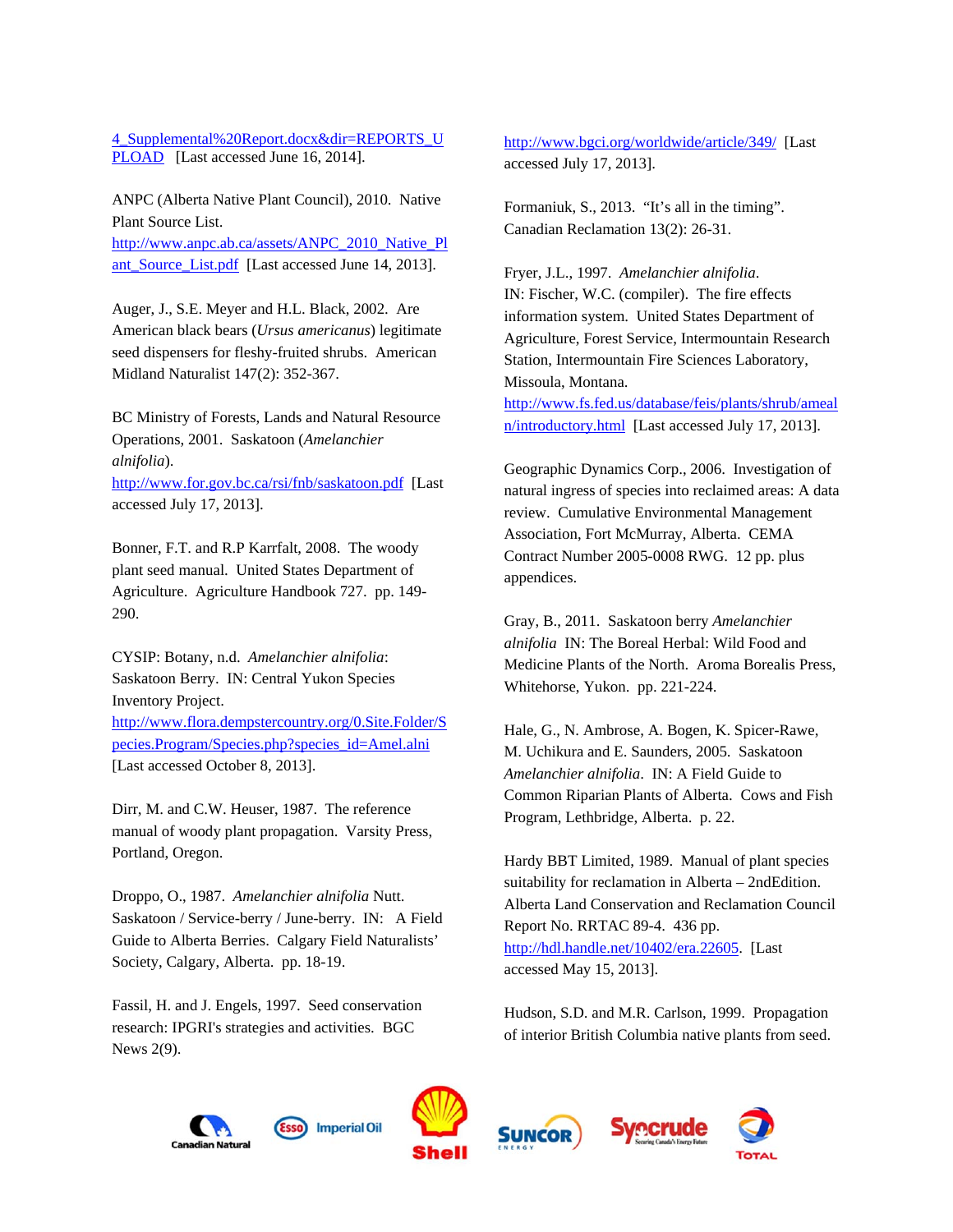British Columbia Ministry of Forests, Research Branch, Victoria, British Columbia.

Hermesh, R. and L.M. Cole, 1983. Propagation study: Use of shrubs for oil sands mine reclamation. Alberta Land Conservation and Reclamation Council Report #OSESG-RRTAC 84-2. 58 pp. http://hdl.handle.net/10402/era.22593 [Last accessed May 15, 2013].

Inkpen, W. and R. Van Eyk, n.d. Saskatoon *Amelanchier alnifolia* Nutt. IN: Guide to the common native trees and shrubs of Alberta. Alberta Environment, Pesticide Management Branch, Edmonton, Alberta. pp. 36. http://environment.alberta.ca/documents/Guide\_to\_th e\_Common\_Native\_Trees\_and\_Shrubs\_of\_Alberta.p df

Kindscher, K., 1987. *Amelanchier alnifolia* Serviceberry. IN: Edible Wild Plants of the Prairie. An Ethnobotanical Guide. University Press of Kansas, Lawrence, Kansas. pp. 27-32.

Klinkenberg, B., 2010. E-Flora BC: Electronic Atlas of the Plants of British Columbia. Lab for Advanced Spatial Analysis, Department of Geography, University of British Columbia, Vancouver. http://www.geog.ubc.ca/biodiversity/eflora/ [Last accessed May 15, 2013].

Luna, B., B. Pérez, B. Céspedes, and J.M. Moreno, 2008. Effect of cold exposure on seed germination of 58 plant species comprising several functional groups from a mid-mountain Mediterranean area. Ecoscience 15(4): 478-484.

Marles, R.J., C. Clavelle, L. Monteleone, N. Tays and D. Burns, 2000. Aboriginal plant use in Canada's northwest boreal forest. Natural Resources Canada and Canadian Forest Service. UBC Press, Vancouver, British Columbia. 368 pp.

McLean, A., 1967. Germination of forest range species from southern British Columbia. Journal of Range Management 20: 321-322.

Moss, E.H., 1983. Flora of Alberta. A manual of flowering plants, conifers, ferns, and fern allies found growing without cultivation in the province of Alberta, Canada. 2nd edition. University of Toronto Press, Toronto Ontario. pp. 347-348.

Northern Bushcraft n.d. Saskatoon berry, service berry, Juneberry *Amelanchier* spp. IN: Edible Berries of Alberta – Northern Bushcraft. http://northernbushcraft.com/topic.php?name=saskat oon+berry&region=ab&ctgy=edible\_berries [Last accessed January 6, 2014].

Robson, D.B., 2003. Phytoremediation of hydrocarbon-contaminated soil using plants adapted to the western Canadian climate. University of Saskatchewan, Department of Soil Science, Saskatoon, Saskatchewan. Ph.D. Thesis. 214 pp. http://ecommons.usask.ca/bitstream/handle/10388/etd -12172008- 092911/Robson\_Diana\_Bizecki\_2003.pdf?sequence=

1 [Last accessed May 15, 2013].

Royal Botanic Gardens Kew, 2008. *Amelanchier alnifolia* (Nutt.) Nutt. Seed Information Database. http://data.kew.org/sid/SidServlet?ID=1586&Num=B 1Q [Last accessed June 14, 2013].

Royer, F. and R. Dickinson, 1996. Saskatoon, Service-berry *Amelanchier alnifolia* Nutt. IN: Wild Flowers of Edmonton and Central Alberta. The University of Alberta Press, Edmonton, Alberta. p. 89.

Tannas, K.E., 2003. Common plants of the western rangelands – Volume 2: Trees and shrubs. Olds College, Olds, Alberta and Alberta Agriculture and Rural Development, Edmonton Alberta. 192 pp.